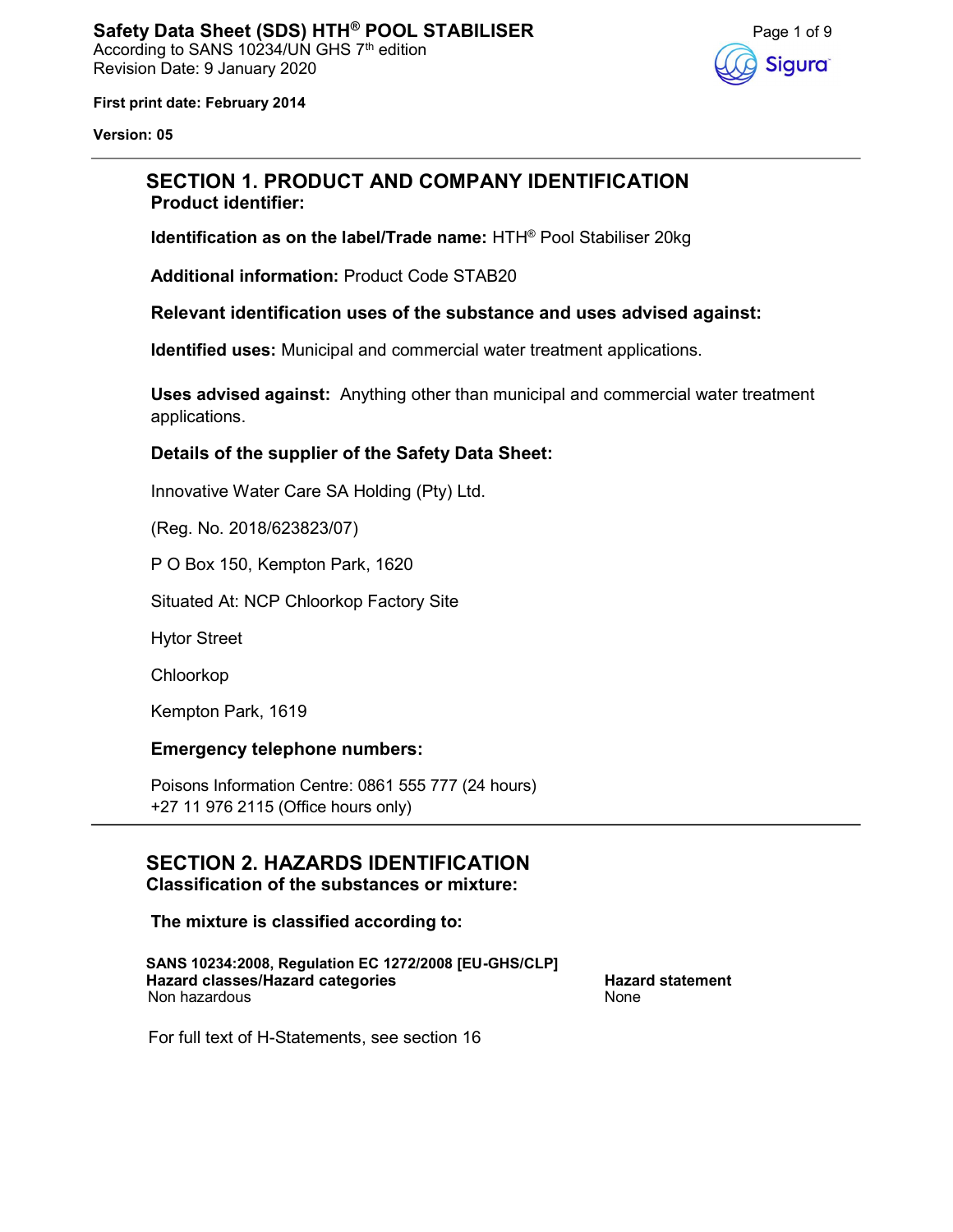

The most important adverse effects:

The most important adverse physiochemical effects: None.

The most important adverse human health effects: None.

Label elements:

Hazard pictograms: Not required.

Signal Words: Not required.

Hazard Statements: Not required.

Precautionary Statements: Not required.

Special labelling of certain mixtures: None known.

Other hazards: None known.

# SECTION 3. COMPOSITION/INFORMATION ON INGREDIENTS Substance/Mixture: Substance Ingredients:

| Substance name (IUPAC) | CAS-No.  | Concentration | Classification  |
|------------------------|----------|---------------|-----------------|
|                        | EC-No.   | % by weight   | EC1272/2008     |
| Isocvanuric acid       | 108-80-5 | 100           | Not classified. |

There are no additional ingredients present which, within the current knowledge of the supplier and in the concentrations applicable, are classified as hazardous to health or the environment and hence require reporting in this section.

Occupational exposure limits, if available listed in Section 8. For the full text of the H-Statements mentioned in this Section, see Section 16.

#### SECTION 4. FIRST AID MEASURES Description of first aid measures:

In case of inhalation: If breathed in, move person into fresh air. If not breathing, give artificial respiration. In case of discomfort, seek medical attention.

In case of skin contact: Wash off with soap and plenty of water for at least 15 minutes. In case of discomfort, seek medical attention.

In case of eye contact: Flush eyes thoroughly with water for 15 minutes. Remove contact lenses after the initial 1-2 minutes and continue flushing. Seek medical attention immediately.

In case of ingestion: Do NOT induce vomiting. Never give anything by mouth to an unconscious person. Rinse mouth with water. Seek medical attention immediately.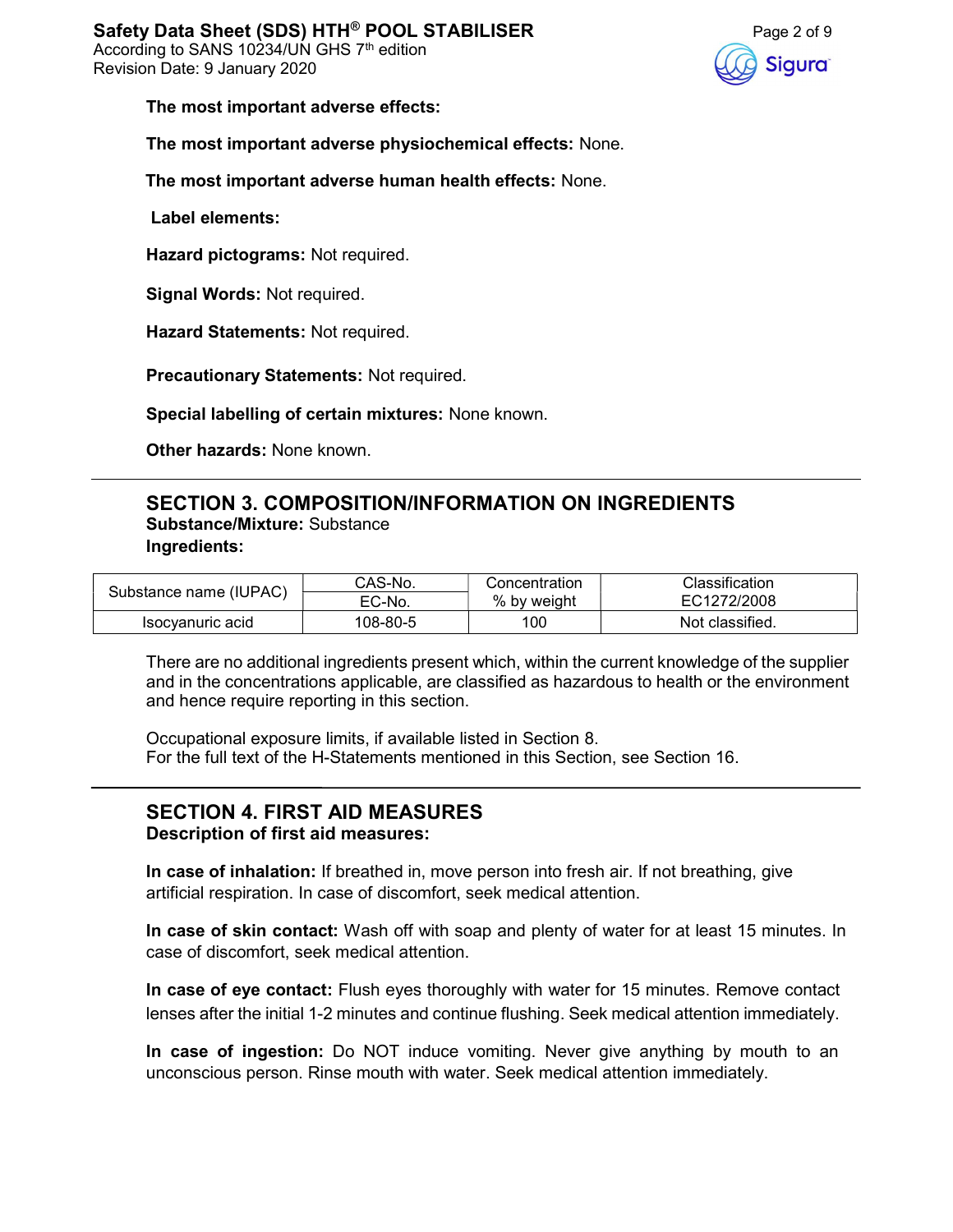

## Most important symptoms and effects, both acute and delayed:

Inhalation: None.

Ingestion: None.

Skin Contact: None.

Eye Contact: None.

Indication of any immediate medical attention and special treatment needed: None known.

# SECTION 5. FIREFIGHTING MEASURES Extinguisher media:

Suitable extinguisher media: Use water spray, alcohol-resistant foam, dry chemical or carbon dioxide Prevent contamination of drains or waterways.

Unsuitable extinguishing media: None known.

Special hazards arising from the mixture:

None known.

## Advice for fire-fighters:

Evacuate area and contact emergency services. Wear full protective equipment including Self Contained Breathing Apparatus (SCBA) when combating fire.

## SECTION 6. ACCIDENTAL RELEASE MEASURES Personal precautions, protective equipment and emergency procedures:

For non-emergency personnel: Isolate area. Keep unnecessary and unprotected personnel from entering the area. Avoid inhalation and contact with skin. Refer to Section 7, Handling, for additional precautionary measures. Use appropriate safety equipment. For additional information, refer to Section 8, Exposure Controls and Personal Protection.

#### For emergency responders: As above.

#### Environmental precautions:

Prevent from entering into soil, ditches, sewers, waterways and/or groundwater.

#### Methods for containment and cleaning up:

For small spills: Contain spilled material if possible. Collect in suitable and properly labelled containers.

For large spills: Dike area to contain spill. Collect in suitable and properly labelled containers.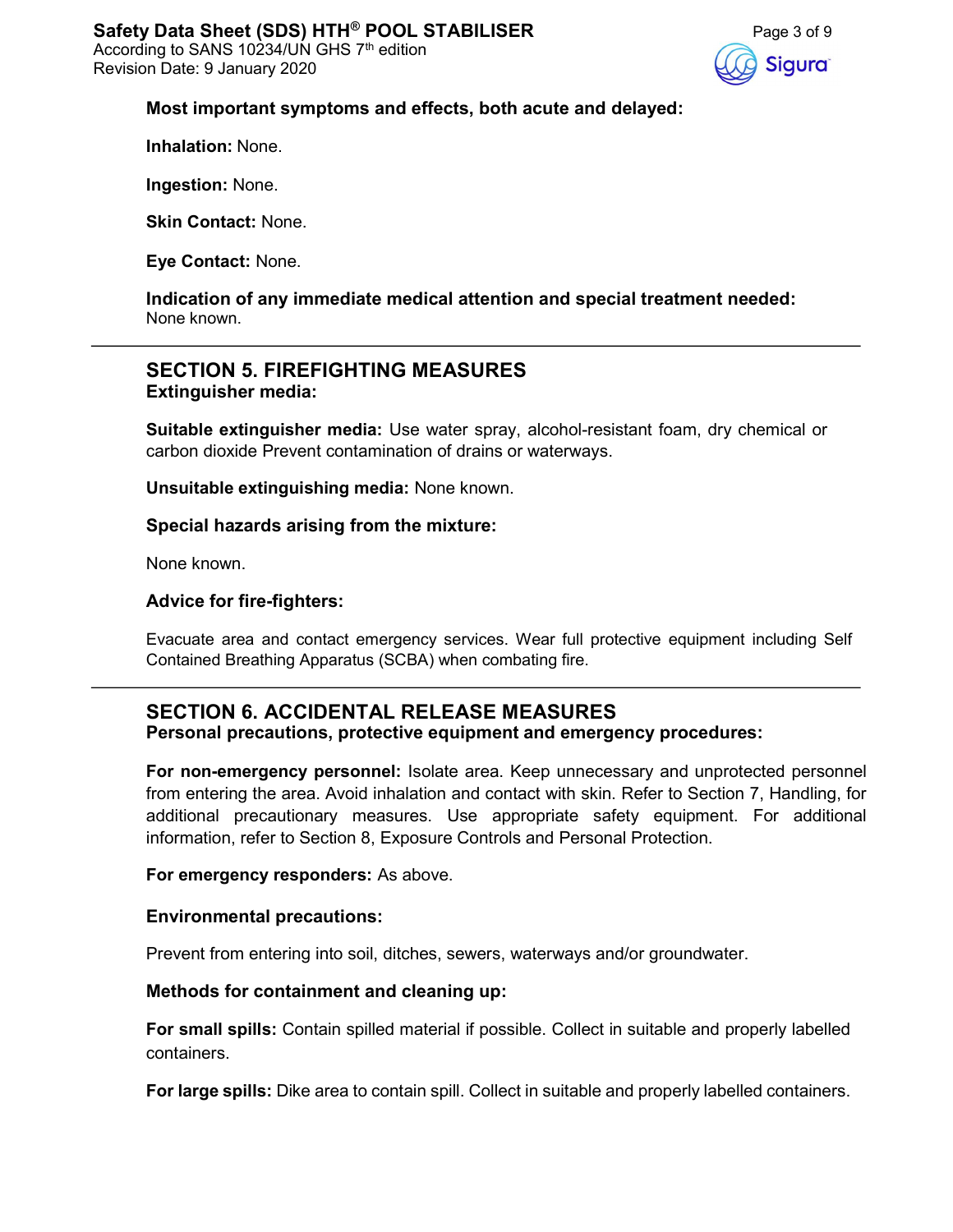According to SANS 10234/UN GHS 7<sup>th</sup> edition Revision Date: 9 January 2020



#### Reference to other sections:

See section 7 for information on safe handling.

See section 8 for information on personal protection equipment.

See section 13 for information on disposal.

## Additional information:

None known.

## SECTION 7. HANDLING AND STORAGE Precautions for safe handling:

Protective measures: Observe directions on label and instructions for use

Advice on general occupational hygiene: Do not smoke. Do not eat drink or smoke when handling this product.

Conditions for safe storage, including incompatibilities:

Store in a cool place. Keep container tightly closed in a dry and well-ventilated place.

#### Specific end uses:

Use only as directed.

# SECTION 8. EXPOSURE CONTROLS/PERSONAL PROTECTION Control parameters:

Occupational exposure limits: No data available.

Biological exposure indices (BEI): No data available.

Additional exposure limits under the conditions of use: No data available.

Exposure control:

Appropriate engineering controls: Use in well ventilated areas.

Individual protection measures, such as personal protective equipment:

Eye/face protection: Use safety glasses. If there is a potential for exposure to particles that could cause eye discomfort, wear chemical goggles.

Hand protection: Not necessary under normal use, if skin irritation occurs use chemical resistant gloves. Examples of preferred glove barrier materials include: Butyl rubber, Neoprene, Nitrile/butadiene rubber, Polyethylene, Ethyl vinyl alcohol laminate, polyvinyl alcohol, Polyvinyl chloride.

**Body protection:** Not necessary under normal use.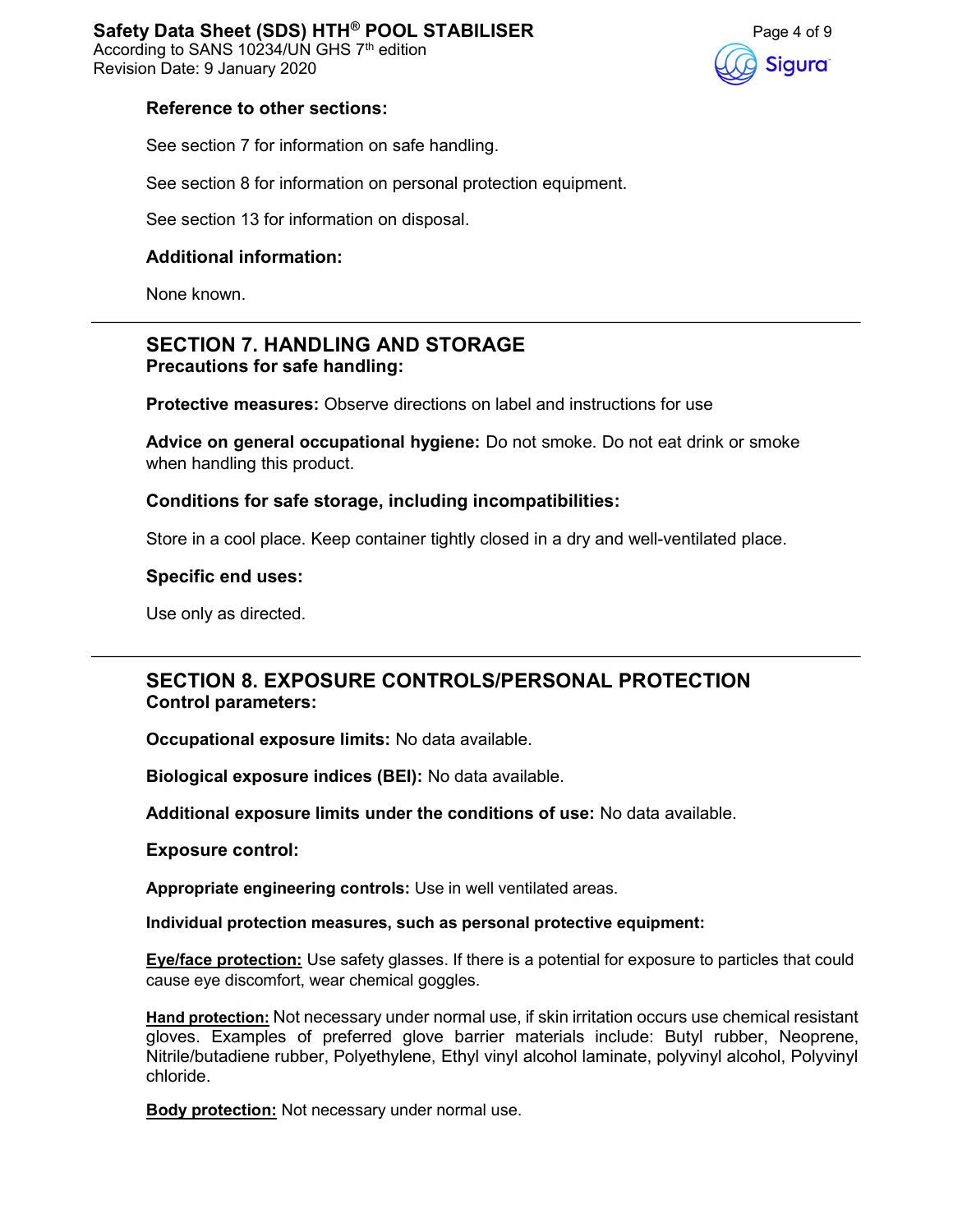

Respiratory protection: At high dust levels, if discomfort is experienced, use an approved air-purifying respirator. Respiratory protection should be worn when there is a potential to exceed the exposure limit requirements or guidelines.

Environmental exposure controls: None required.

# SECTION 9. PHYSICAL AND CHEMICAL PROPERTIES Information on basic physical and chemical properties

Appearance (form): Granular.

Colour: White.

Odour: Not known.

Odour threshold: Not known.

pH: 6-8

Melting point/range (°C): Not known.

Boiling point/range (°C): Not known.

Flash point (°C): Not known.

Evaporation rate: Not known.

Flammability (solid, gas): Not known.

Ignition temperature (°C): Not known.

Upper/lower flammability/explosive limits: Not known.

Vapour pressure (20°C): Not known.

Vapour density: Not known.

Relative density (25°C): Not known.

Water solubility (g/l) at 20°C: Not known.

n-Octanol/ Water partition coefficient: Not known.

Auto-ignition temperature: Not known.

Decomposition temperature: Not known.

Viscosity, dynamic (mPa s): Not known.

Physical hazards: None.

Other information:

Fat solubility (solvent-oil to be specified): Not known.

Bulk density: Not known.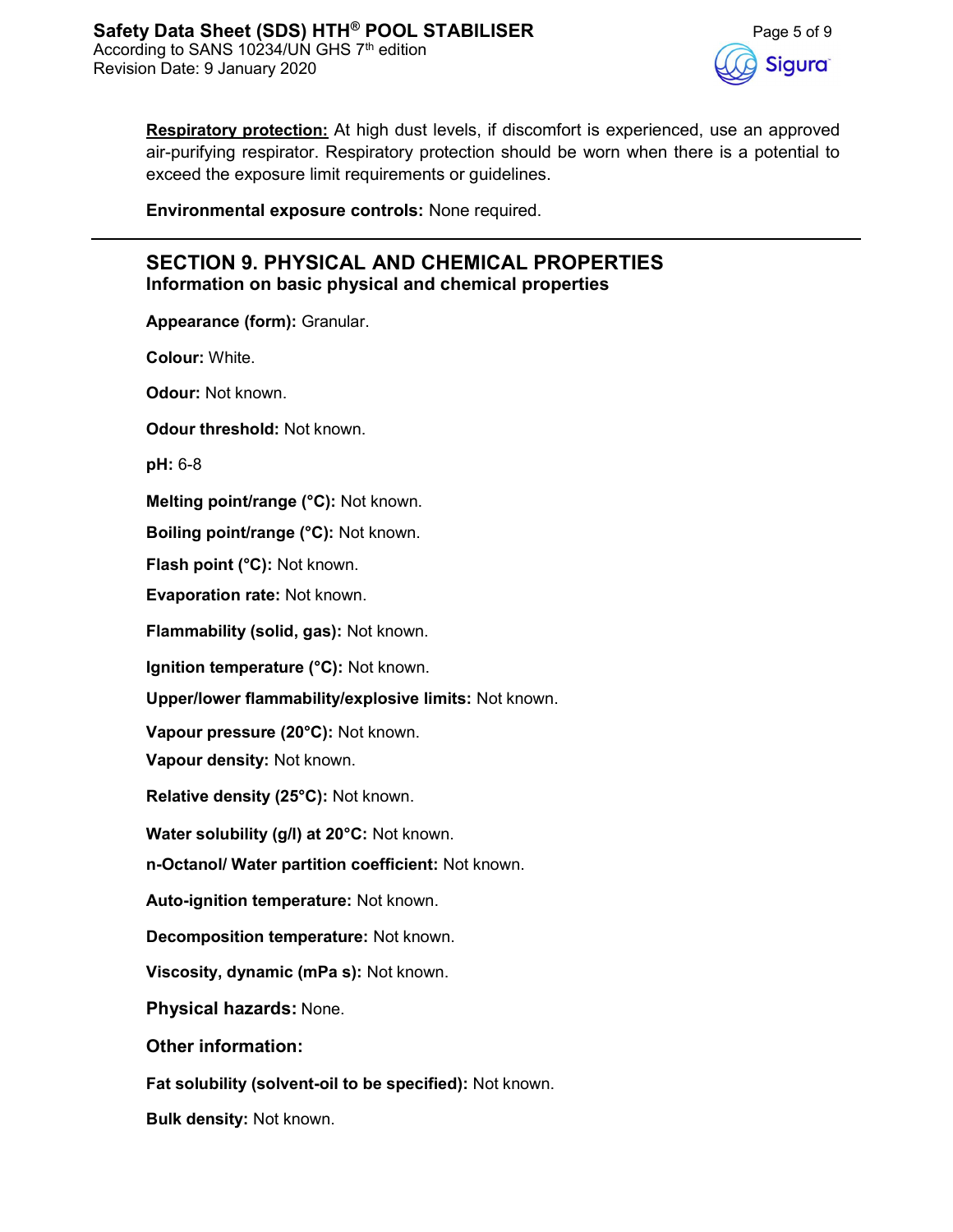

Dissociation constant in water (pKa): Not known.

Oxidation-reduction potential: Not known.

# SECTION 10. STABILITY AND REACTIVITY Reactivity:

Product is not sensitive to mechanical shock or impact.

## Chemical stability:

Stable under recommended conditions of storage. Product will not undergo hazardous polymerization.

## Possibility of hazardous reactions:

Hazardous polymerization is not expected to occur.

## Conditions to avoid:

Do not store next to heat source, in direct sunlight, or elevated storage temperature.

## Incompatible materials:

No information.

## Hazardous decomposition products:

None known.

## SECTION 11. TOXICOLOGICAL INFORMATION Toxicokinetics, metabolism and distribution:

Non-human toxicological data: No data available.

Method: No data available.

Dosage: No data available.

Routes of administration: No data available.

Results: No data available.

Absorption: No data available.

Distribution: No data available.

Metabolism: No data available.

Excretion: No data available.

## Information on toxicological effects:

Acute toxicity: No data available.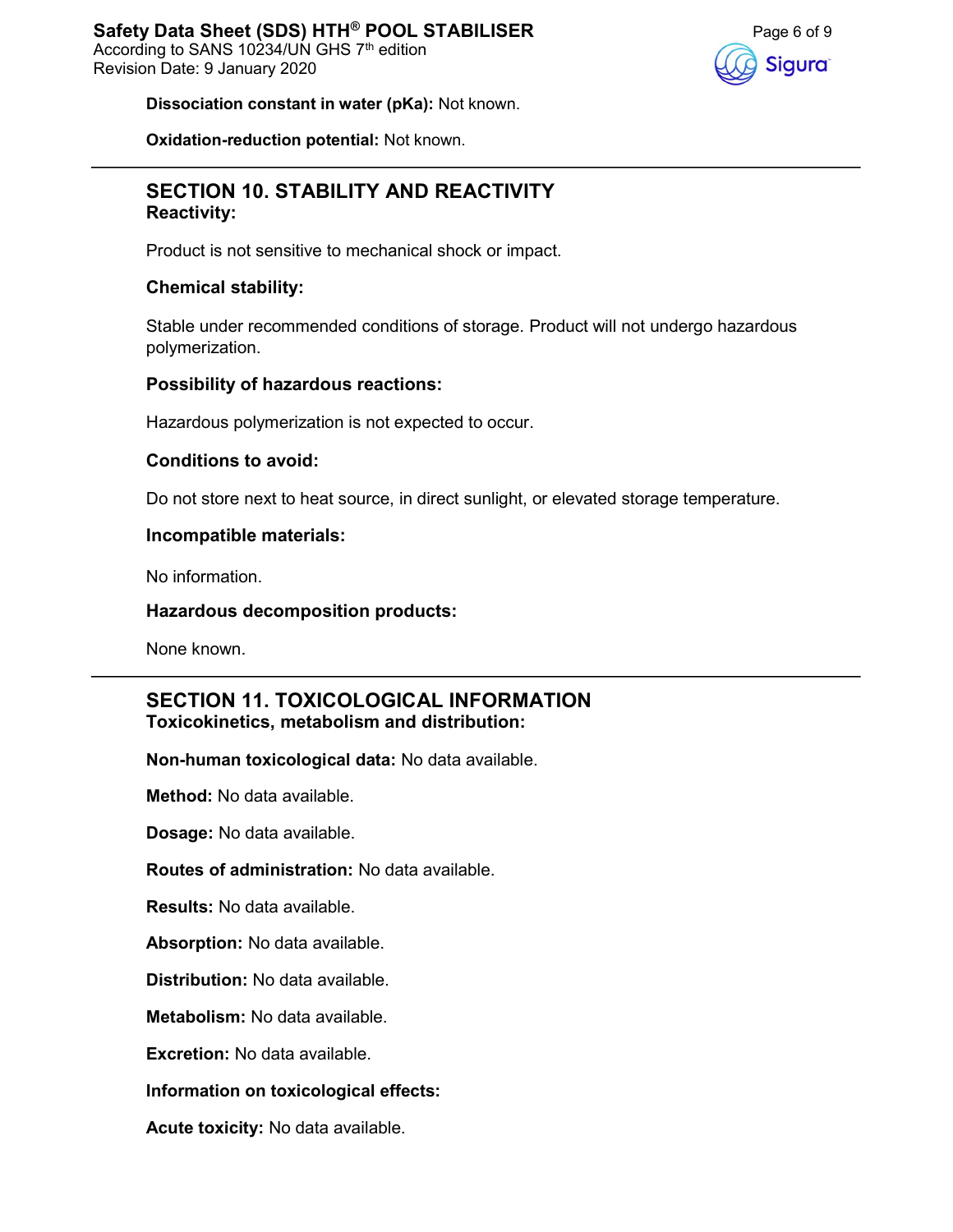

Skin corrosion/irritation: No data available.

Serious eye damage/irritation: No data available.

Respiratory or skin sensitization: No data available.

Germ cell mutagenicity: No data available.

Carcinogenicity: No data available.

Reproductive toxicity: No data available.

STOT-single exposure: No data available.

STOT-repeated exposure: No data available.

Aspiration hazard: No data available.

## SECTION 12. ECOLOGICAL INFORMATION Toxicity:

No data available.

## Persistence and degradability:

No data available.

#### Bioaccumulative potential:

No data available.

#### Mobility in soil

No data available.

## Results of PBT& vPvB assessment:

No data available.

#### Other adverse effects:

No data available.

## SECTION 13. DISPOSAL CONSIDERATIONS Waste treatment methods:

Dispose of in accordance with municipal, provincial and national regulations.

## Product/ packaging disposal:

Recycle where possible.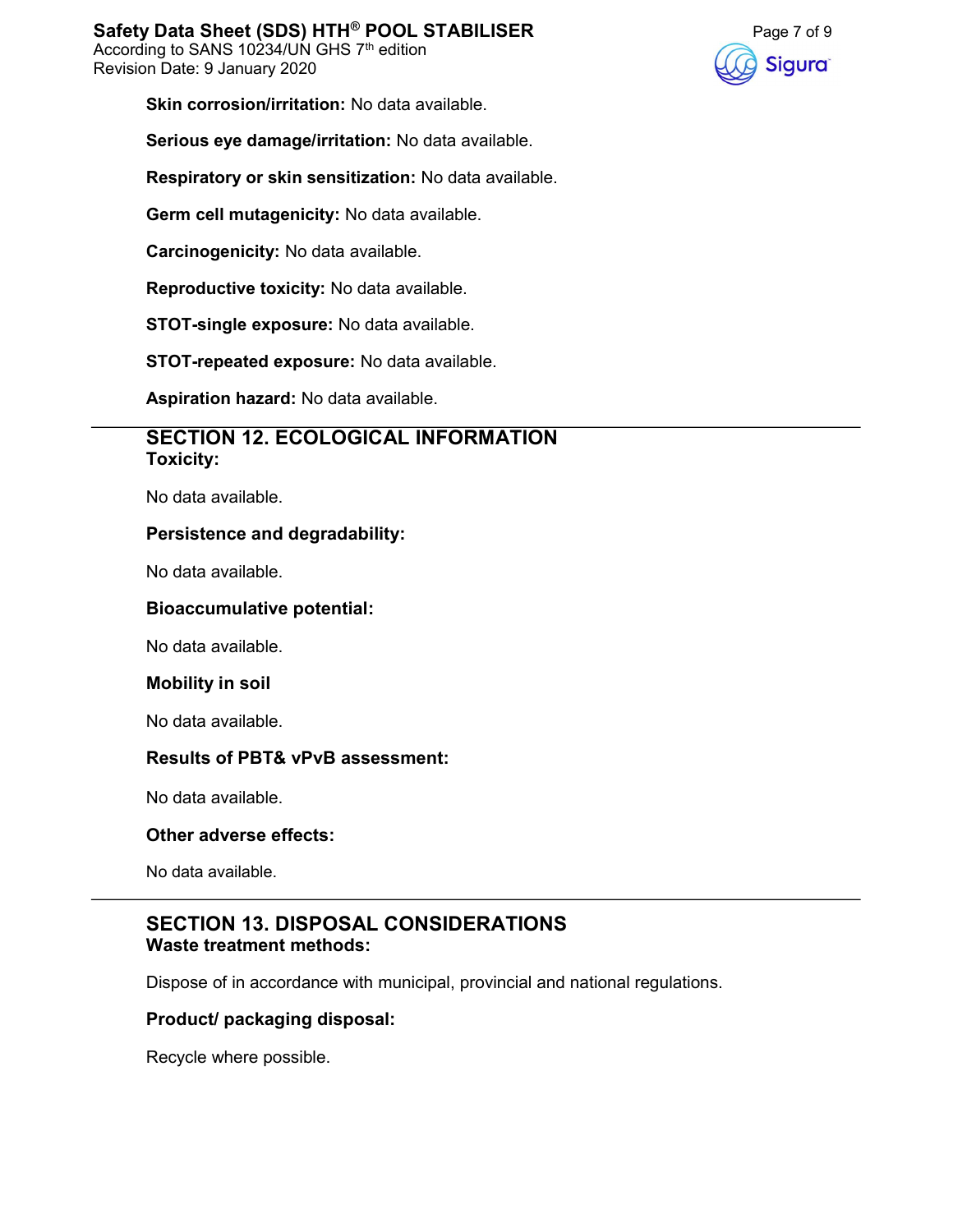# SECTION 14. TRANSPORT INFORMATION

|                                                                                    | <b>Land Transport</b><br>(ADR/RID) | <b>Sea Transport</b><br>(IMDG) | <b>Air Transport</b><br>(ICAO/IATA) |
|------------------------------------------------------------------------------------|------------------------------------|--------------------------------|-------------------------------------|
| <b>UN-Number</b>                                                                   | Not required                       | Not required                   | Not required                        |
| <b>UN Proper Shipping Name:</b>                                                    | Not required                       | Not required                   | Not required                        |
| <b>Transport Hazard Class:</b>                                                     | Not required                       | Not required                   | Not required                        |
| <b>Packaging Group:</b>                                                            | Not required                       | Not required                   | Not required                        |
| <b>Marine Pollutant:</b>                                                           | No.                                | No                             | No                                  |
| <b>Special Precautions for User:</b>                                               | Not required                       | Not required                   | Not required                        |
| <b>Transport in bulk according</b><br>to MARPOL 73/78 Annex II<br>and the IBC code | Not required                       | Not required                   | Not required                        |

# SECTION 15. REGULATORY INFORMATION

Safety, health and environmental regulations/legislation for the mixture:

Relevant information regarding authorization: Occupational Health and Safety Act 1993 Regulation for Hazardous Chemical Substances.

Relevant information regarding restrictions: None known.

EU regulations: Regulation EC 1272/2008 [EU-GHS/CLP]

Other National regulations: None.

Chemical Safety Assessment carried out? No.

# SECTION 16. OTHER INFORMATION Indication of changes:

GHS aligned.

2020/01/09 – Company logo changed to Sigura; Details of the supplier of SDS changed to reflect new entity name.

## Relevant classification and H statements (number and full text):

None.

## Training instructions:

Use as instructed.

## Further information:

This information is based upon the present state of our knowledge. This SDS has been compiled and is solely intended for this product.